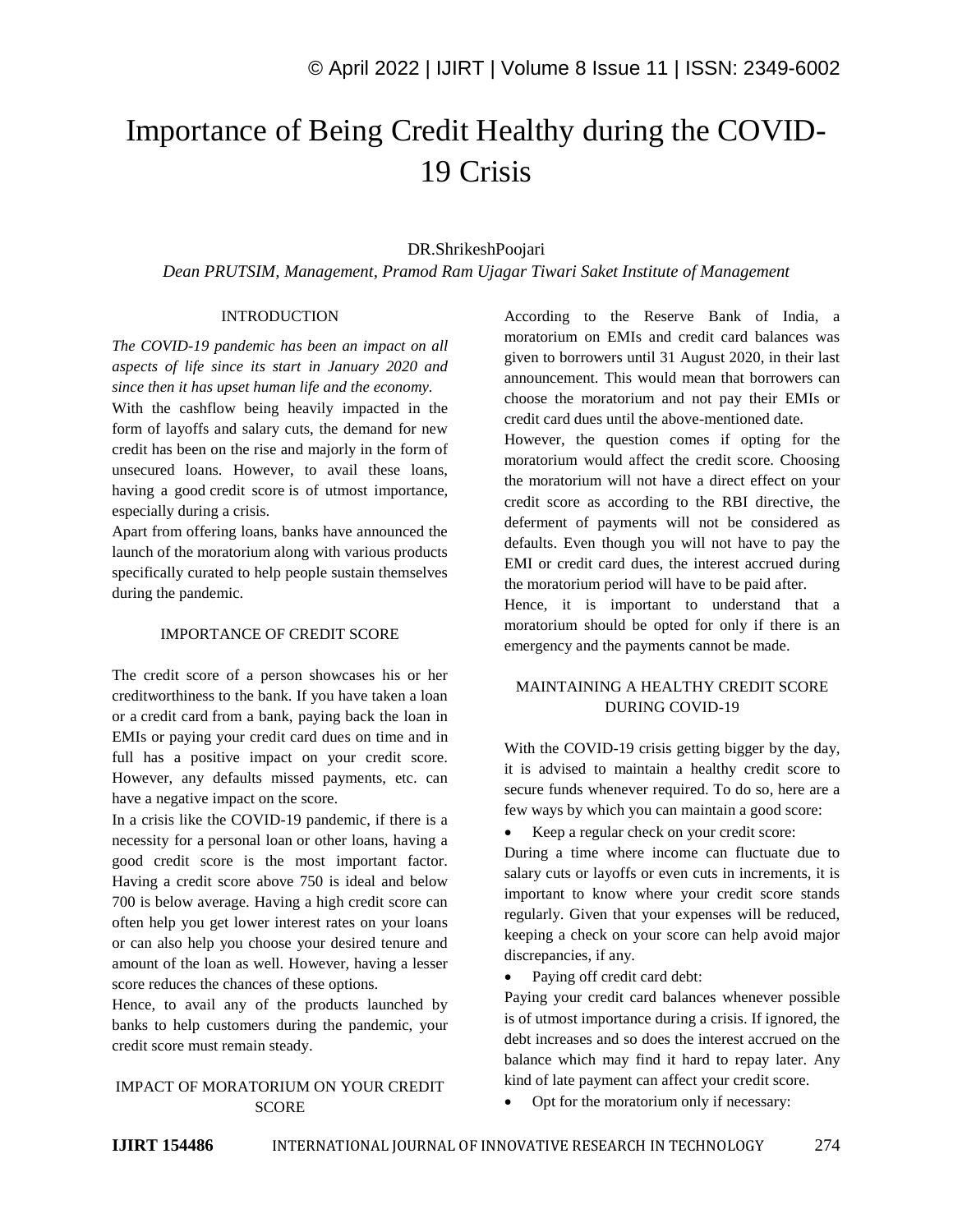Given that the interest accrued during the moratorium period will have to be paid, you are advised to opt for the moratorium only if there is an emergency such as a halt in regular income or if there is a shortage of funds to meet essential requirements.

Avoid withdrawing cash from a credit card:

Even though it is an option, it is advised not to resort to credit card withdrawals during this crisis as this comes with many additional charges which include cash advance fee, additional finance charges along with late payment fees as well. It also affects your credit score to an extent as repayment of the advance amount comes with a separate and higher interest rate.

• Keep the credit utilization ratio below 30%:

Banks prefer lending to borrowers who maintain a credit utilization ratio of below 30% of their credit limit.

As the COVID-19 pandemic enters into the eighth month of the year, the financial crisis along with the health crisis has been termed the worse in many years. The financial health of many has been hampered to a great extent along with any economic goals they had planned during the year. Repaying existing debt and maintaining the stability of your finances will be the key to come out of this crisis without any adverse effect on your financial health.

# HOW TO IMPROVE YOUR CBIL CREDIT SCORE?

Your CBIL score or credit score is an important factor in determining whether you will be approved for a loan or not. CBIL scores are generated based on your credit history which includes past credit taken and payment patterns in relation to them. A high score represents strong creditworthiness while a low score indicates low creditworthiness. Low scores will brand you a risky borrower and lenders will be hesitant to approve your loan application.

TransUnion CBIL which is one of the credit bureaus India gives individuals and companies a credit score that ranges between 300 and 900. If your score is closer to 900, the higher the chances of loans getting approved. A score between 300 and 549 is a poor one, and any score ranging between 550 to 700 is said to be fair.

Now that we know why the credit score is important, let us take a look into what you can do to increase your CBIL score. The need to increase CBIL score will arise only when your credit score is in trouble and you are planning to apply for a new loan or a credit card. If we are to assume that your score is not good then these are the things that you can do to help it improve.

# 1.Check Your Credit Report

Checking your Credit Reports regularly is a good idea because it will tell you two things that are absolutely critical to your credit score. The first will be the loan or credit card where the defaults or delayed payments exists that have brought down your score. The second thing it will tell you is the information that is recorded in the credit report. This helps in fixing the credit score because if you notice that there is negative information, in the form of defaults or delays in payments, mentioned on the report you can always approach the bank and CBIL to get the situation corrected.

2.Make Corrections to Errors

You should dispute all errors immediately by visiting the official website, www.CBIL.com Once you review your CBIL report, you can determine the transaction that you disagree with or identify the error. You have to act on the disputes within 30 days and rectify the same.

3.Note Your Credit Utilization Ratio

Make sure that you do not use your credit card for all transactions. Try and keep your credit utilization ratio at 30% or less. When you do this, you will see a positive impact on your CBIL score.

4.Don't keep applying for credit if rejected

If you have applied for a loan or a credit card and your application has been rejected, the information will be recorded in your credit report. If you go and apply to another bank immediately then they will see your low score and the previous rejection and may reject your application. The best thing to do in such cases is to not apply again and wait for the score to improve.

5.Keep the frequency of applications low

One more reason why you should avoid applying for loans and credit cards too many times is that every time you apply for credit, the bank will ask CBIL for your credit report and the inquiry will be recorded in the report. The enquiry by a bank can also cause the

# HOW TO INCREASE CBIL SCORE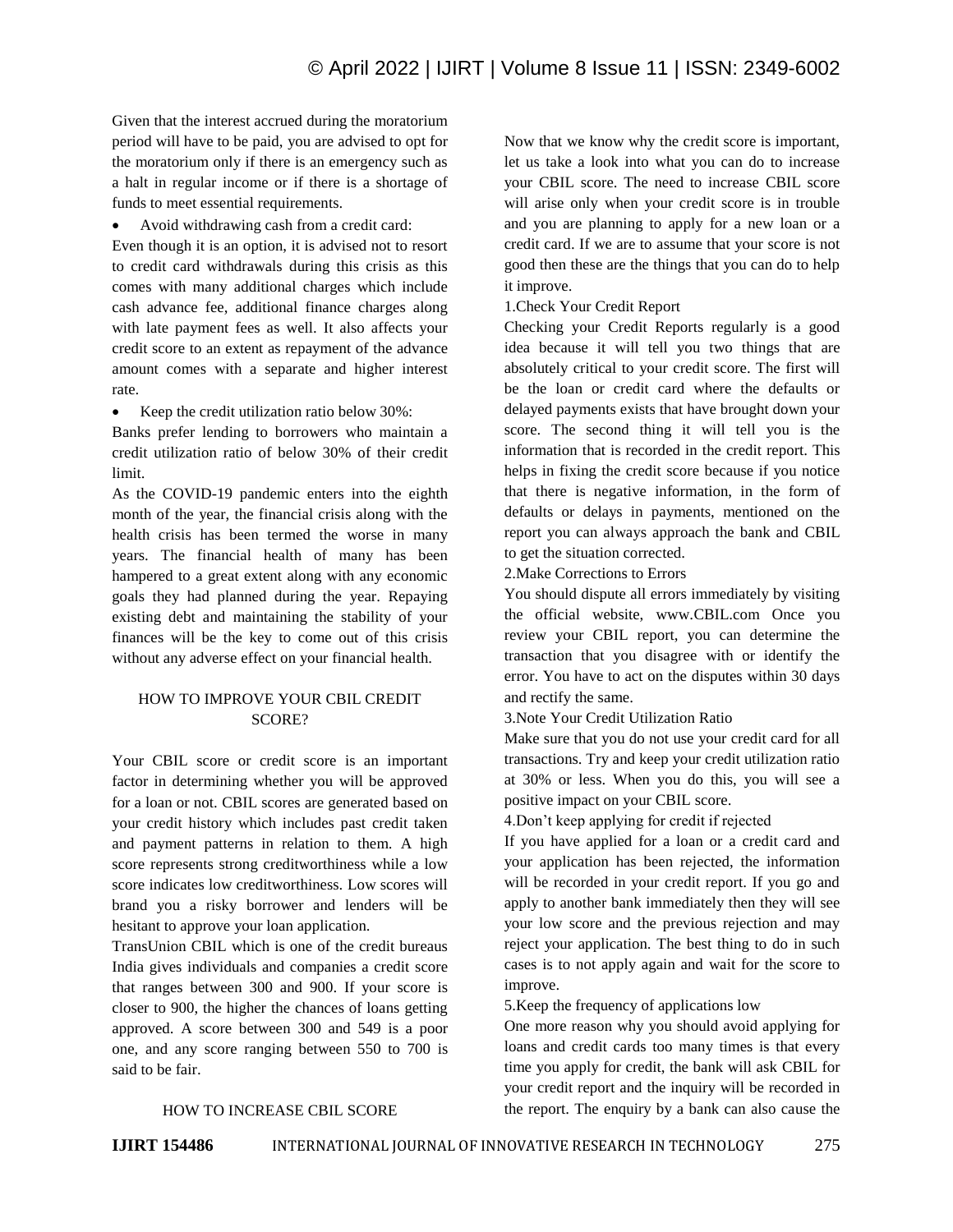score to come down after each request for your report. This means that you suffer two disadvantages, the first being that you display a credit hungry behaviour and the second that your score comes down even if you have every intention and capability of paying back the loan/card on time.

### 6.Pay your loans

If there are loans which you have been delaying the payments of then you should make it your priority to start becoming prompt with the payment. If you are struggling with the current EMI that you have to pay then you can approach your bank to help you restructure the debt to make it easier to pay.

#### 7.Pay your credit cards on time

When it comes to credit cards, the best thing to do is to not come too close to the limit of your credit cards. You should also make sure that you are not paying back only the minimum amount due on your cards, you need to pay back the entire amount or at least a sizable amount.

8.Don't settle loans and credit cards

Many times people choose to settle a credit card or loan. What this means is that they approach the bank and ask for a deal that will allow them to close the debt for an amount that is lower than the actual amount due. While banks do, at times, entertain such requests, the settlement does reflect on the credit report and will have a negative effect on the score or a bank's willingness to offer fresh credit.

9.Keep the borrowing to a minimum

If you are applying for too many loans or are always near the limit of your credit card then your score is likely to come down since such activities display a credit hungry behaviour. The best thing to do is not to take a loan until unless absolutely necessary and make sure you don't come close to your credit limits on the cards.

#### 10.Get a mixed bag of credit

When it comes to loans there are two types of loans, secured and unsecured. If you take too many unsecured loans, banks tend to see it as a undesirable and might be inclined towards declining your loans. What you can do to is to take both unsecured loans like personal loans and secured loans likes car or home loans. P.S Credit cards also counts as unsecured credit.

While it is true that a bad credit score can be harmful towards your future credit requirements, the situation is not completely beyond repair. The only thing you

need to keep in mind is that it takes at least a few months for the scores to increase so you need to be fastening in for a bit of a wait before your scores start showing any improvement.

12.Opt for Various Types of Credit

Credit, if used cautiously, can be beneficial because a person who has never had any type of credit has a lower CBIL score, making it more problematic for them to receive loans. You can improve your credit history and increase CBIL score by taking up few loans that may include a mix of secured and personal loans, as well as long- and short-term loans. Taking and timely repaying these loans will improve your credit score tremendously.

## WHAT IS A GOOD CREDIT SCORE?

A CBIL score ranges from 300-900, 300 being the lowest and 900 being the highest. Your CBIL score should be nearer to 900 to get the best deals on interest rates for loans. A CBIL score of 750 and above (750-900) is considered as ideal by majority of lenders like banks and non-banking finance companies (NBFCs).

| CBIL score<br>range | What does it mean for your credit health? |
|---------------------|-------------------------------------------|
| 300-549             | Poor CBIL score                           |
|                     | Irregular repayment behaviour             |
|                     | Payment defaults                          |
|                     | High credit exposure                      |
|                     | High risk of turning a defaulter          |
| 550-649             | Fair CBIL score                           |
|                     | Late payment of credit card bills/EMIs    |
|                     | Multiple credit inquiries                 |
| 650-749             | Good CBIL score                           |
|                     | Responsible repayment behaviour           |
|                     | Long credit history                       |
|                     | Eligible to avail loan and credit card    |
|                     | Might have to pay higher interest rate    |
|                     | Low risk of turning a defaulter           |
| 750-900             | Excellent CBIL score                      |
|                     | No defaulted payments                     |
|                     | · Timely payment of bills                 |
|                     | No unpaid dues                            |
|                     | Responsible credit handling               |
|                     | Cheaper interest rates                    |
|                     | High negotiation power                    |
|                     | · Clean credit report                     |

#### **CONCLUSION**

CBIL also keeps a history of payment behaviours, which means that when there is a default on a payment, it is recorded in the history and when banks